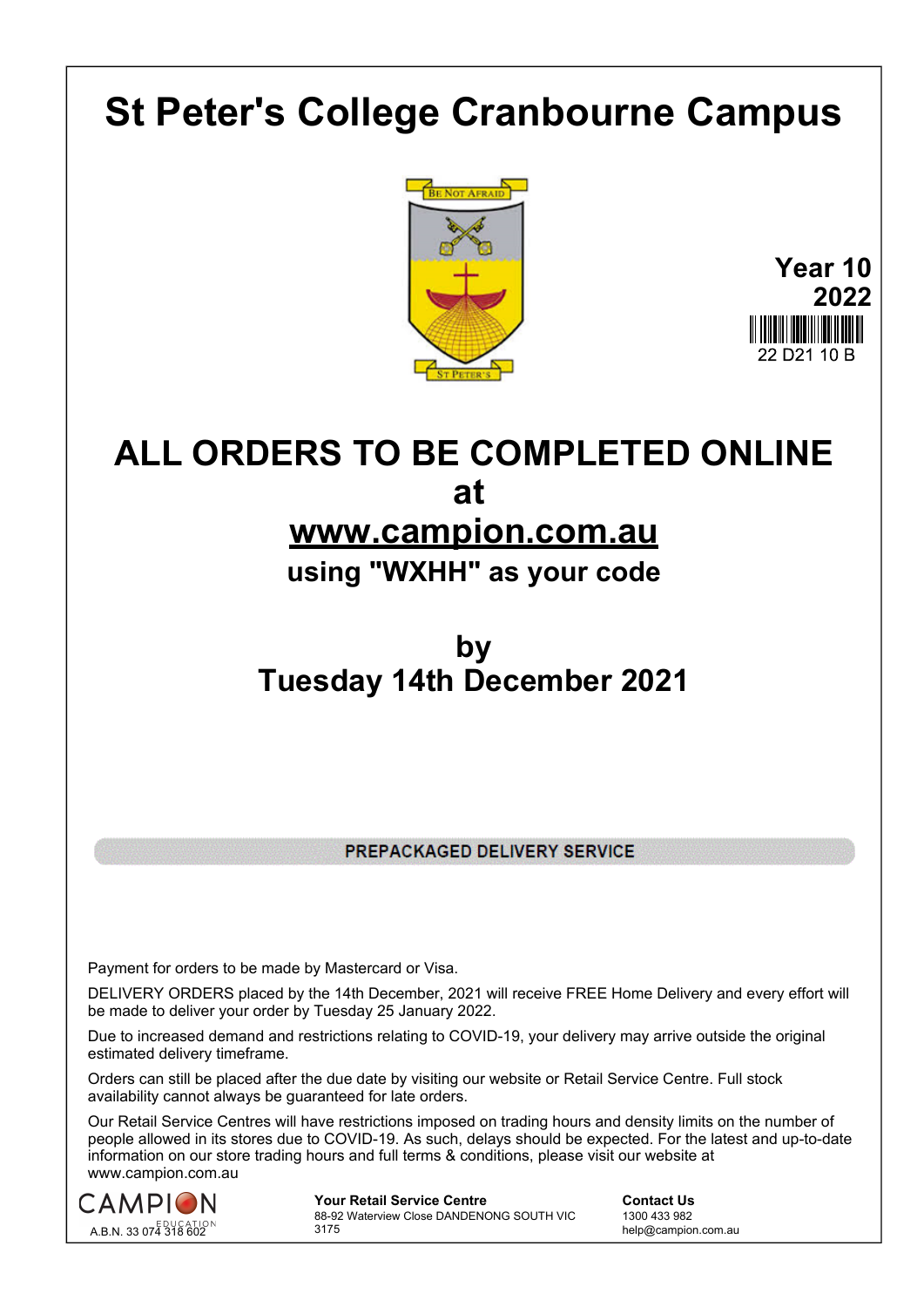

| TICK THE BOX FOR THE ITEMS REQUIRED                                                             |         |                    |          |  |  |  |  |
|-------------------------------------------------------------------------------------------------|---------|--------------------|----------|--|--|--|--|
| <b>Description</b>                                                                              | Price   |                    | Location |  |  |  |  |
| <b>SCIENCE</b>                                                                                  |         |                    |          |  |  |  |  |
| LIFE SCIENCE & PHYSICAL SCIENCE                                                                 |         |                    |          |  |  |  |  |
| All Science students require a Scientific Calculator (as listed in all student require section) |         |                    |          |  |  |  |  |
|                                                                                                 |         | $20 \Box$          | P55152   |  |  |  |  |
| <b>TECHNOLOGY</b>                                                                               |         |                    |          |  |  |  |  |
| <b>APP DEVELOPMENT</b>                                                                          |         |                    |          |  |  |  |  |
| 1 x Display Book A4 20 Pocket Black Refillable \$2.00                                           |         | $21 \Box$          | P55442   |  |  |  |  |
| <b>EXPLORE FOOD &amp; FOOD IN CONTEXT</b>                                                       |         |                    |          |  |  |  |  |
| 2-litre plastic food container with lid (labelled)<br>Bring from home                           |         |                    |          |  |  |  |  |
| 1 x Display Book A4 20 Pocket Black Refillable \$2.00                                           |         | 22 $\Box$          | P55442   |  |  |  |  |
| <b>PRODUCT DESIGN &amp; METAL FABRICATION</b>                                                   |         |                    |          |  |  |  |  |
| 1 x Display Book A4 20 Pocket Black Refillable \$2.00                                           |         | $23 \Box$          | P55442   |  |  |  |  |
|                                                                                                 |         | 24 $\Box$          | P56081   |  |  |  |  |
| <b>ROBOTIC VEHICLE SYSTEMS</b>                                                                  |         |                    |          |  |  |  |  |
| 1 x Display Book A4 20 Pocket Black Refillable \$2.00                                           |         | $25 \mid \mid$     | P55442   |  |  |  |  |
|                                                                                                 |         | $26 \Box$          | P56081   |  |  |  |  |
| 1 x Loose Leaf Refills Reinforced A4 7mm Pkt 50  \$2.10                                         |         | 27 $\Box$          | P56387   |  |  |  |  |
| TEXTILES                                                                                        |         |                    |          |  |  |  |  |
| Only fabric for first project (not additional project) will be supplied                         |         |                    |          |  |  |  |  |
| THE ARTS                                                                                        |         |                    |          |  |  |  |  |
| ART                                                                                             |         |                    |          |  |  |  |  |
| 1 x Pen 5 Piece Drawing Set Unipin/Pilot Fineliner \$19.05                                      |         | 28<br>$\mathbf{L}$ | P56144   |  |  |  |  |
| 1 x Pencils-Graphite Set 6 Sketch with sharp/eraser                                             | \$11.95 | 29<br>$\Box$       | P56276   |  |  |  |  |
|                                                                                                 |         | 30 L I             | P56677   |  |  |  |  |
| PHOTO MEDIA                                                                                     |         |                    |          |  |  |  |  |
| 1 x Memory Card MicroSDHC 16GB Class10 with SD \$14.95                                          |         | 31                 | P50844   |  |  |  |  |
| <b>DANCE</b>                                                                                    |         |                    |          |  |  |  |  |
|                                                                                                 |         | 32 O               | P55152   |  |  |  |  |
| DRAMA                                                                                           |         |                    |          |  |  |  |  |
|                                                                                                 |         | $33\Box$           | P55152   |  |  |  |  |
| <b>MUSIC PERFORMANCE</b>                                                                        |         |                    |          |  |  |  |  |

#### **VET**

**YEAR 10 VCAL**

### **VET ELECTROTECHOLOGY & VET ENGINEERING**

**VISUAL COMMUNICATION DESIGN**

*Or separate binder books for each study*

| 1 x Display Book A4 20 Pocket Black Refillable \$2.00 41 |  | P55442 |
|----------------------------------------------------------|--|--------|
| 2 x Marker Permanent Fine 1mm Black Sharpie \$7.10 42    |  | P50534 |

1 x Binder Book A4 64 Page 8mm ................................. \$1.10 34 P55151

1 x Visual Art Diary A3 60 Sheet 110gsm ...................... \$9.25 35 P56677 1 x Set Square Plastic 16cm/45 ..................................... \$1.35 36 P56457 1 x Set Square Plastic 21cm/60 ..................................... \$3.00 37 P56460

1 x Pen 5 Piece Drawing Set Unipin/Pilot Fineliner........ \$19.05 39 PS6144

1 x Notebook A4 250 Page 5 Subject Q596/P596 ......... \$8.75 40 PS5954

1 x Pencils-Graphite Set 6 Sketch with sharp/eraser 2H-6B ............................................................................. \$11.95 <sup>38</sup> P56276